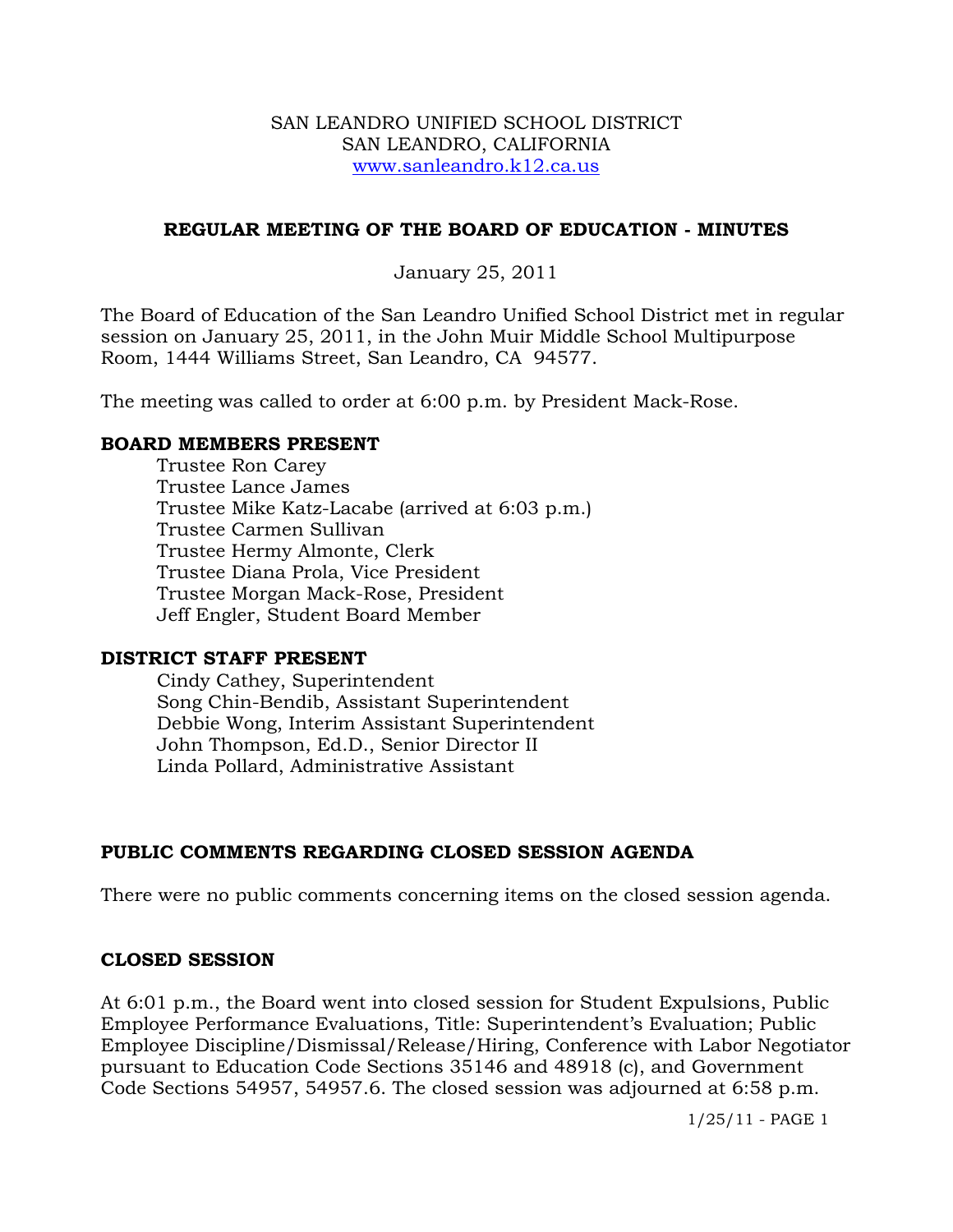The Board returned to open session at 7:07 p.m. with the Pledge of Allegiance to the Flag. President Mack-Rose said the Board had been in closed session where the no reportable action was taken.

# **APPROVAL OF AGENDA**

On a motion made by Trustee Katz-Lacabe and seconded by Trustee Carey, the Board approved the agenda for the regular meeting of January 25, 2011, by a 7-0 vote.

## **DISTRICT GOAL #2: Ensure the Financial Stability of the District**

#### **PRESENTATIONS**

Steve Westcoatt, of Perry-Smith LLP, the District's independent auditing firm, presented the audit report related to the District financial statement for the year ended June 30, 2010 (2009-10). The audit report included the District's financial statements, supplemental information, auditor's opinions on the financial statements, federal compliance, and state compliance. Mr. Westcoatt reported that with the exception of an attendance finding, which has been rectified, the District's 2009-2010 audit received an unqualified opinion (the highest rating you can receive). Mr. Westcoatt said that the District should be congratulated for having no Student Body Association irregularities, which is often a difficult piece for schools.

 In addition, Mr. Westcoatt shared with the Board the Performance Audit on the Measure B Bond funds reporting that the Performance Audit has been shared with the Citizens Oversight Committee (COC). Once again, for three consecutive years, all transactions reviewed found that all expenditures were in accordance with the language of the ballot measure.

 The Board commended staff for their outstanding job in providing accurate information.

**ACTION ITEM**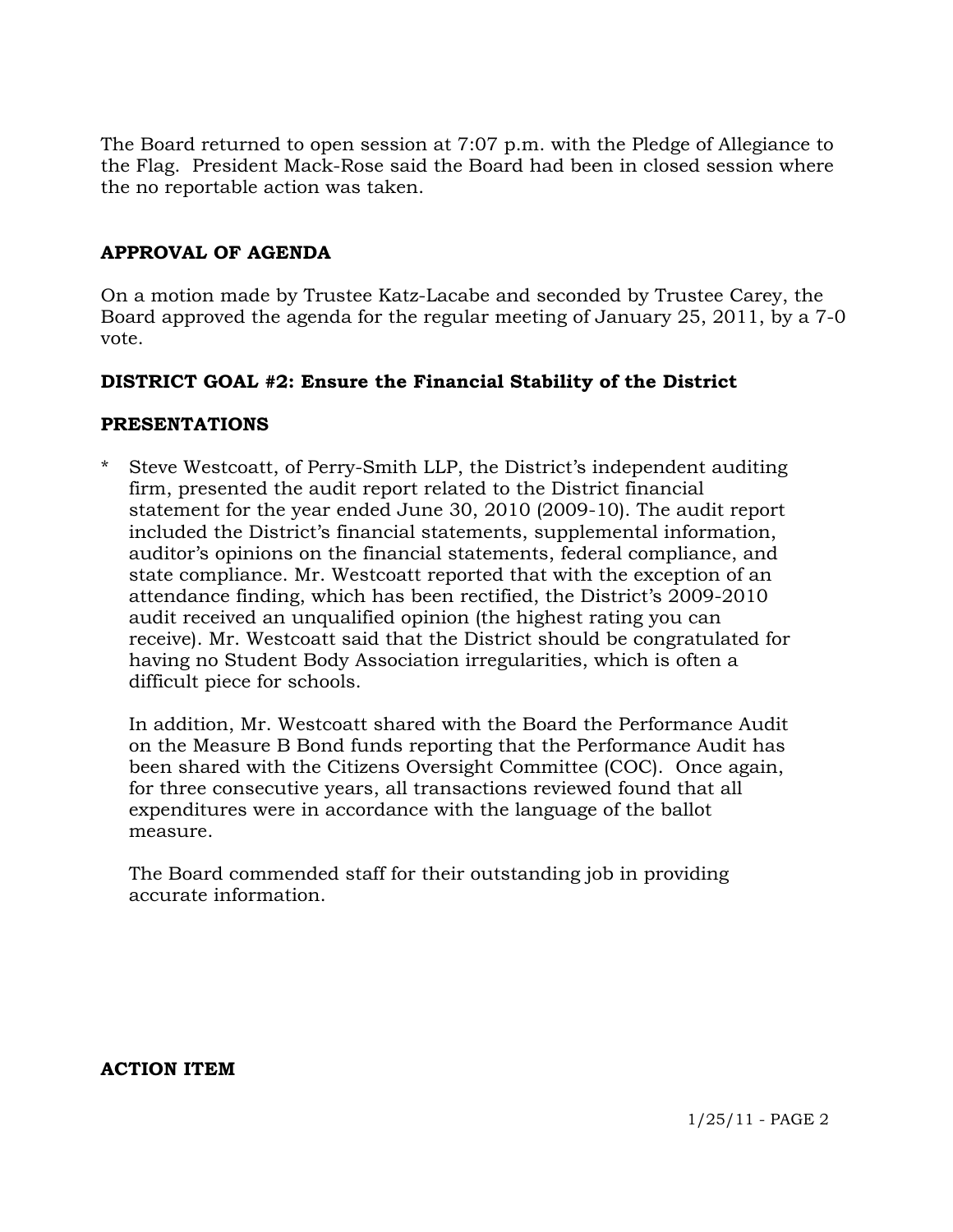# Business Operations

# 4.1-A 2009-2010 Fiscal Year Independent Audit Report

On a motion made by Trustee James and seconded by Trustee Katz-Lacabe, the Board approved acceptance of the Independent Audit Report for fiscal year 2009-2010 as prepared by Perry-Smith, LLP, by a 7-0 vote.

- \* Assistant Superintendent Business & Operations, Song Chin-Bendib, gave a PowerPoint presentation on the new Governor's proposals for the 2011-12 State Budget and K-12 Education. The presentation included the impact of the Governor's proposed budget on the San Leandro Unified School District. This presentation showed the impact on the District's Revenue Limit and other relevant fiscal information from the proposal. Key points include:
	- Governor Brown proposed 2011-12 state budget calls for
		- \$12.5 billion in cuts; major reductions include \$1.7 billion in Medi-Cal Services, and \$750 million in child care savings
		- Savings: One-Time savings
		- Borrowing
		- Shift of government services to the local level such as Mental health services including AB 3632 – Potential impact to District \$800,000 per year
		- Extension of 1% sales tax, 0.5% vehicle license fee, and .25% surcharge of income tax, which have been in effect since 2009 for five additional years (subject to voter approval at the June special election)
	- Governor's Proposals for 2011-2012 for K-12 Education includes two plans:

Option 1:

- Flat Funding if temporary taxes are extended by the voters on June 7, 2011, for 5 more years
	- o Continues the funding level or "flat funding" contained in the enacted budget for 2010-11 into 2011-12
	- o Impact to San Leandro USD is \$19/ADA or \$159,00 per year

Option 2:

- If the taxes are not extended, an estimated additional \$9 billion in cuts would be needed, including large cuts to education (\$2.3 billion reduction to Proposition 98)
	- o Results in a loss of about \$330 per ADA or \$2.7 million loss per year for San Leandro USD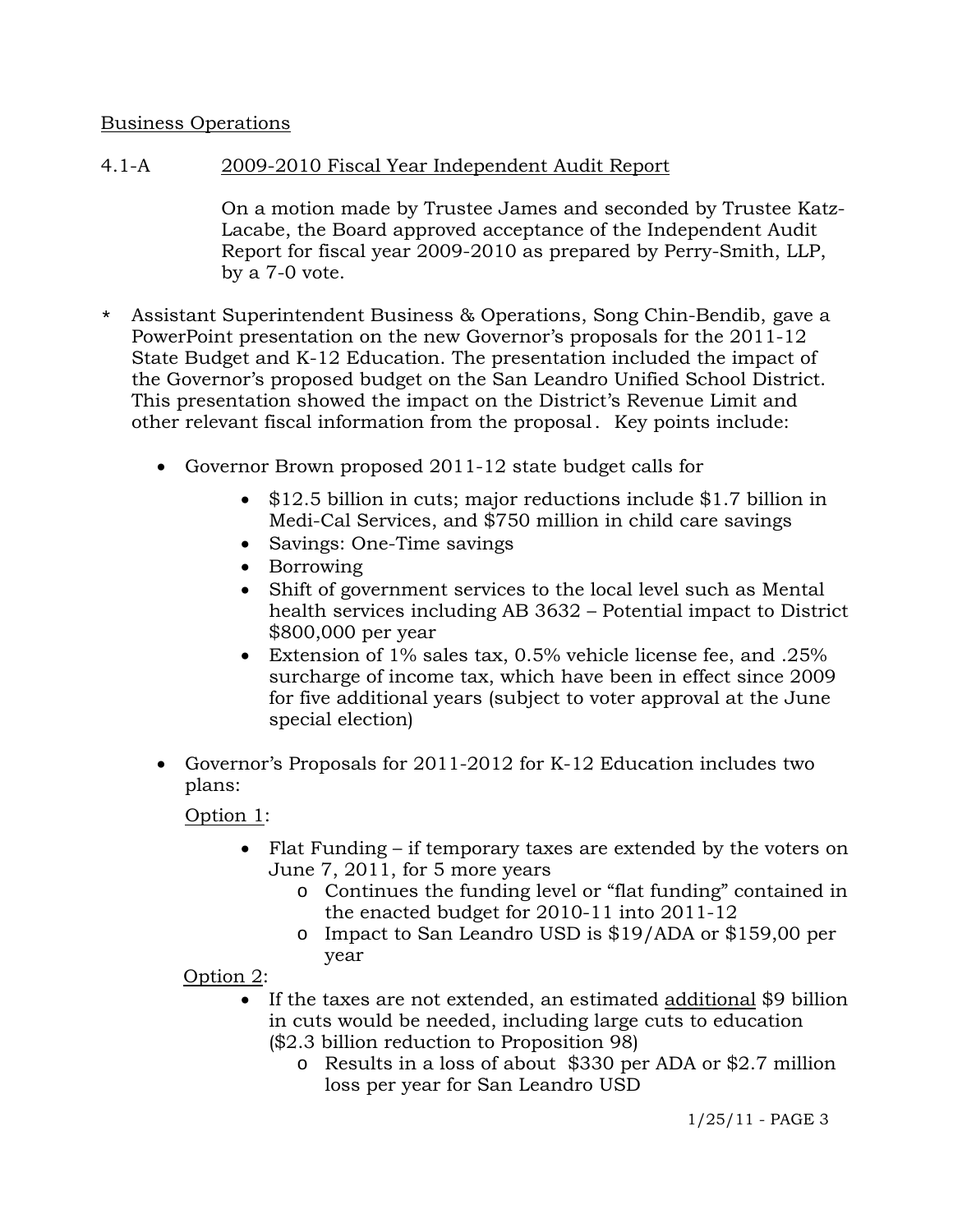- o No mid-year cuts to school agencies for 2010-11
- Governor's budget would extend available flexibility options by two years beyond the current expiration dates
- Proposes to phase out redevelopment agencies beginning in  $2011-12$ which will impact the District
- Categorical funding remains largely unchanged: no growth, no COLA, no new programs
- Next Steps:
	- The Board of Education will need to proceed as if the tax extensions do not pass. This means proceeding with many of the approved budget cuts for 2011-2012 school year
	- The District will need to go through a layoff process (certificated staff must be notified no later than March 15, 2011)
	- The District will continue to examine all expenditures and flex whatever funds they can without further decimating valuable program and services to our students
	- The District will continue to closely monitor activity and communication in Sacramento
	- The District will also prepare for the possibility that the tax extension may pass on June 7, 2011
	- The Board will direct the Finance Committee to work with staff in coming up with recommendations

 Assistant Superintendent Chin-Bendib concluded by enlisting the community to vote and pass the tax extensions, check the District's website for budget updates, attend Board meetings, and contact our locate legislative representatives, adding that "by working together, we will get through these tough times."

 Following the presentation a question was raised by Trustee Sullivan regarding how soon the District would feel the impact of the \$800,000 of the realignment of mental health services including AB 3632. Assistant Superintendent Chin-Bendib explained this remains an area of significant uncertainty and expense with many details yet to be worked out.

## **PUBLIC COMMENT**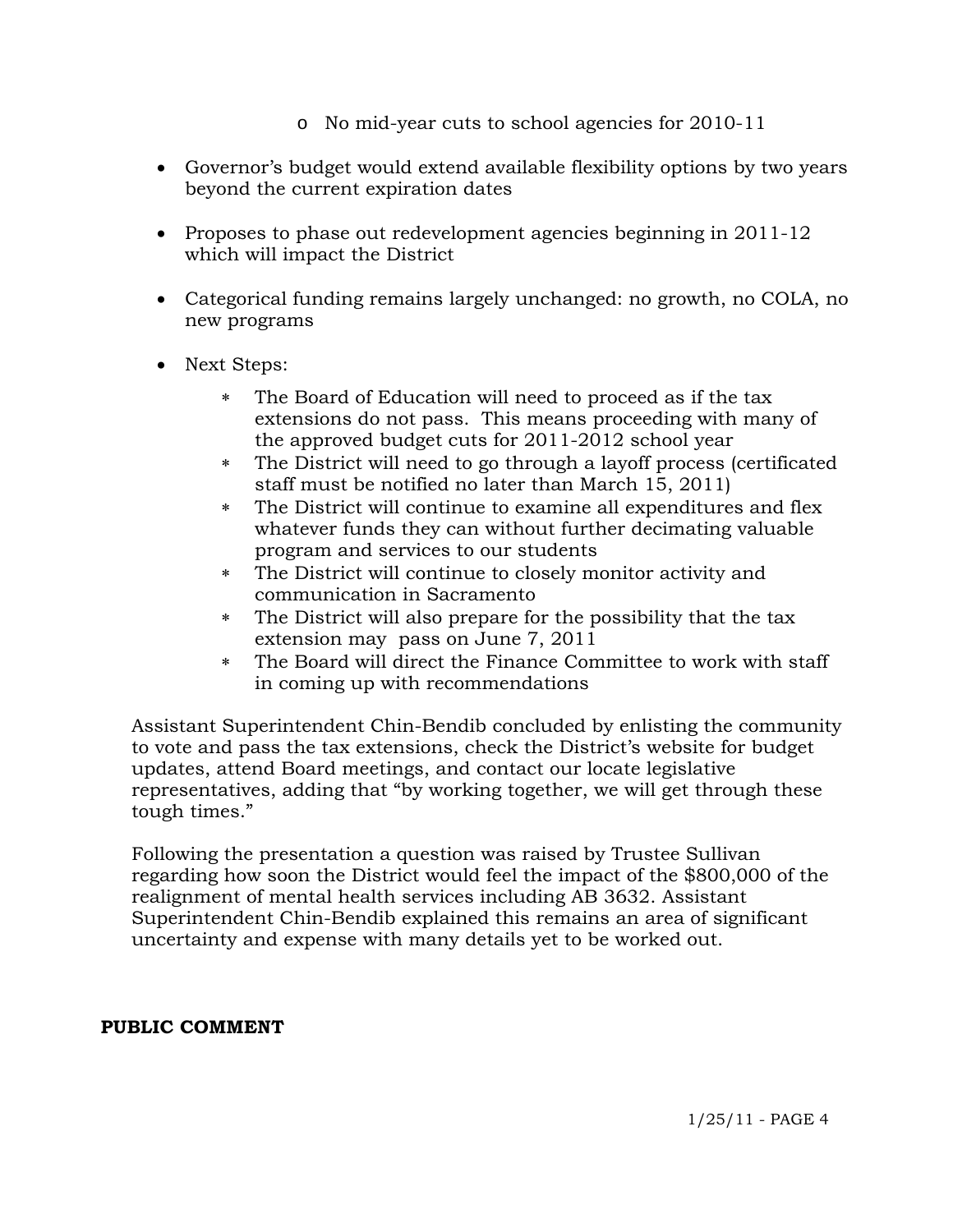The Board heard from the following parents, teachers, counselors and community members urging the Board to keep "cuts away from the classrooms" and spare various departments:

- Annie Mladinich, a Roosevelt parent, urged that Board to "push back" and take a "Qualified" certification and keep class-size reductions, prep, and teachers.
- Kathy Irish, Bancroft Middle School teacher and Leena Yee, Bancroft Middle School Counselor, addressed the Board in support of school counselors, highlighting the many vital services they provide to students' success, especially as they transition from elementary to middle school.
- Deborah Cox, on behalf of the San Leandro Education Foundation, reminded the Board and community of their "Buck-A-Month Club, where donating only one dollar per month would raise approximately \$8,700 per month (or approximately \$104,000 per year) for our schools. She urged everyone to make a significant difference in our community and consider giving to the "Buck-A Month Club" and improve the education for the children of San Leandro Unified schools.
- San Leandro Teachers' Association President Jon Sherr, and Vice President Barbara Stump asked the Board to look at the union's own budget projections and urged them to be more conservative with their cuts, and "protect the programs that our kids deserve."
- Alex Harp, Lincoln High School and Lighthouse/Independent Study Program Principal, addressed the Board in support of the Lighthouse/Independent Study teaching staff and program, stating that "Lighthouse has kept students in school, has helped them get back on track and has given them the confidence they need to succeed." In light of proposed further cuts of their teachers, should the tax extension not pass in June, he urged the Board to examine the ramifications of their decisions and hoped to gain some clarity regarding the rationale for reducing staff.
- Adan Alonzo, parent, commented that "taxes may not be the answer." He urged the Board to look at the programs, and who you serve and "make policy that makes sense."
- Geoff Landreau, parent, addressed the Board on his concerns regarding increasing class-sizes, the elimination of staggered reading and the impact to students.
- Craig Williams, community member, suggested to the Board that schools should consider looking into the Cal Tax Reform Organization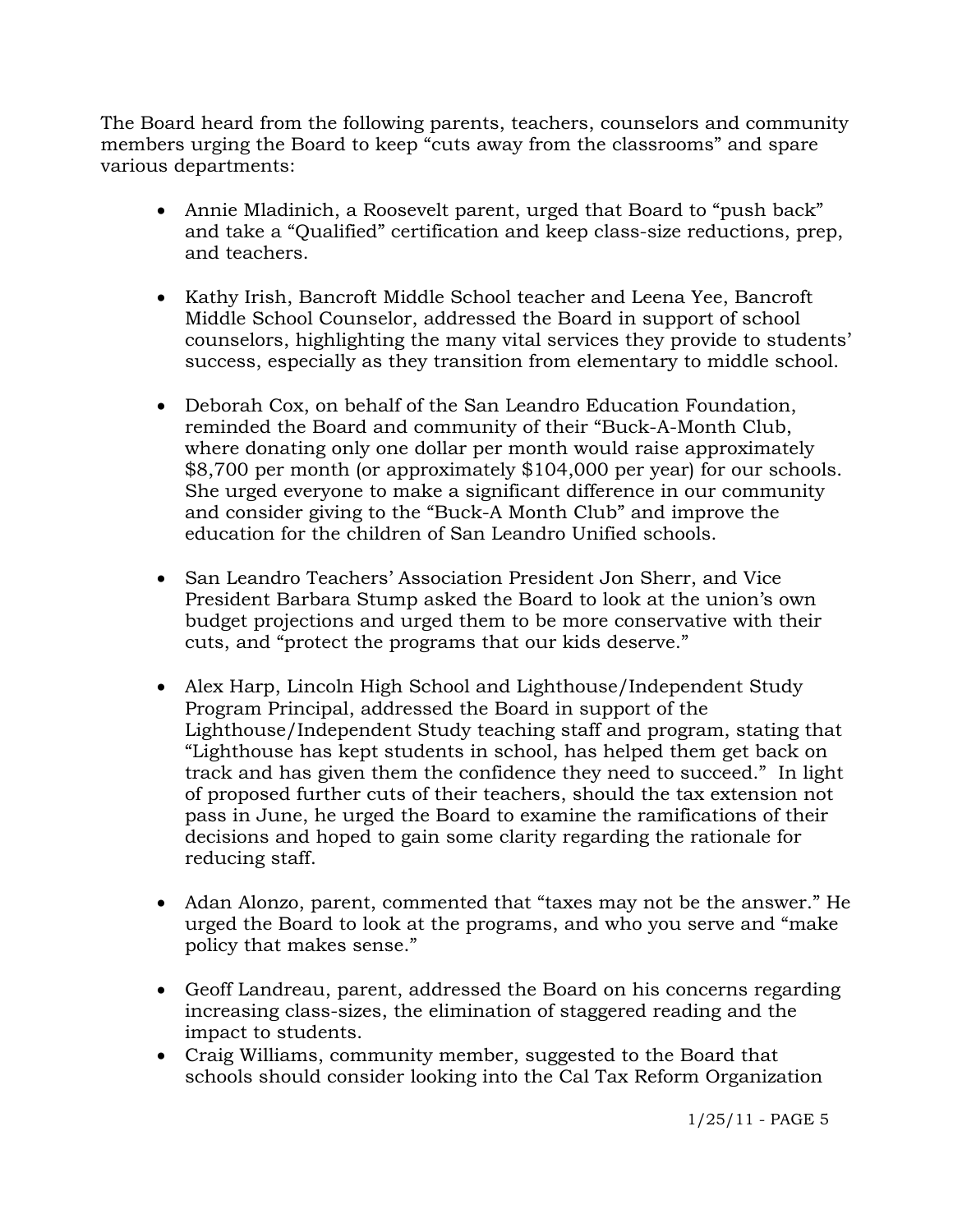(caltaxreform.org.). He provided a CD to each Board member describing the strategy of the program.

 David Leese, District music teacher, urged the Board to keep the music, art and PE programs, adding that these are valuable programs and support the District's goal of raising the achievement scores, and meeting needs of students of different ethnicities and educational levels.

Following public comment, President Mack-Rose announced that the next regular Board meeting would be February 8, and that the Finance Committee meeting was tentatively scheduled for February 9 (it may be moved up a week) to continue the discussion regarding cuts for next year.

The Board thanked everyone for their input, and assured the audience that they are listening, the documents handed out would be reviewed, and they will continue to do their best, during this difficult decision-making time, to provide the best education for the students of our community.

The Board took a break at 8:52 p.m. and returned to open session 9:00 p.m.

# **PUBLIC TESTIMONY ON NON-AGENDA ITEMS**

None

# **PUBLIC HEARING**

A public hearing was conducted regarding the San Leandro Unified School District Initial Proposal to the California School Employees Association (CSEA) Chapter #94.

Government Code 3547 requires the Board of Education to present all initial proposals of exclusive representatives and of public school employers at a public meeting which thereafter shall be public records. The San Leandro Unified School District presented its initial proposal for a successor agreement with CSEA. This hearing allowed the public an opportunity to be informed of and comment on the issues that are being negotiated.

The Board held the official public hearing on the San Leandro Unified School District Initial Proposal to the California School Employees Association (CSEA) Chapter #94.

On a motion made by Trustee Katz-Lacabe and seconded by Trustee Prola, the Board opened the public hearing regarding the San Leandro Unified School District Initial Proposal to the California School Employees Association (CSEA) Chapter #94 by a 7-0 vote.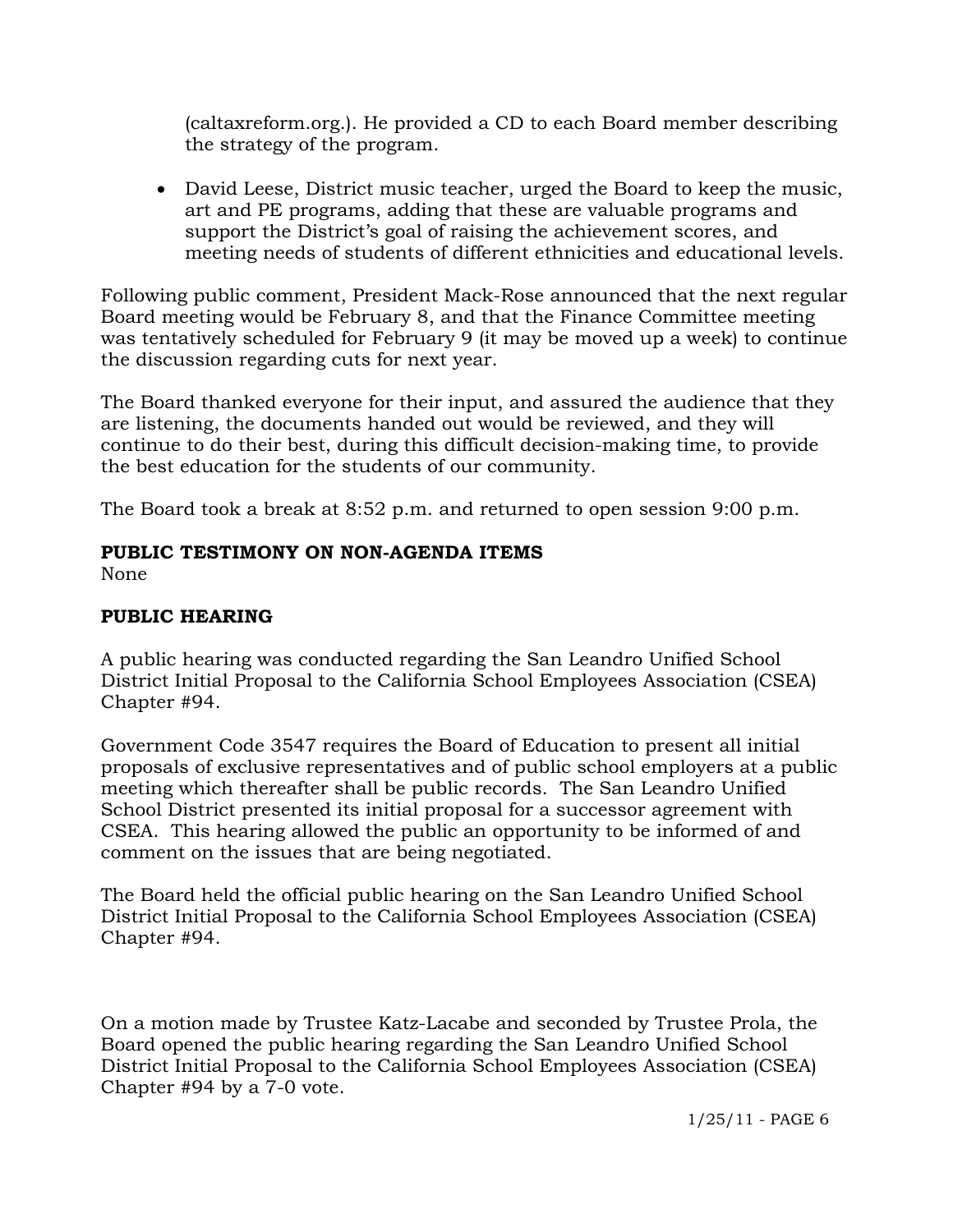No comments were received from the audience.

On a motion made by Trustee Prola and seconded by Trustee Sullivan, the Board closed the public hearing regarding the San Leandro Unified School District Initial Proposal to the California School Employees Association (CSEA) Chapter #94 by a 7-0 vote.

## **REPORTS**

- 1) Correspondence Clerk Almonte reported that following emails from January 10, 2011, through January 24 2011: from Green Technology regarding "Green Building Code NOW Mandatory in all cities and counties," and "Green Building Code changing CA building practices – now mandatory; from Scholastic Parents regarding "Welch's Harvest Grants Help your Child's Teacher Win a School Garden," and "Scholastic E-MarketPlace for Parents": from Kerrie Marshall regarding "Equity for painting and lights"; from Kelly Ball regarding "Use Mill Levy to Increase PE in Schools"; from Editor-Green Technology regarding "Green Technology News – New Codes, New Markets, New Opportunities"; from Complete Curriculum regarding "The Digital Curriculum that you have been waiting for"; from Wafaa Aborashed regarding "Chemicals: Bayer plan to stop making dangerous pesticide ingredient"; from SimpleK-12 Team regarding "Thank you," "Don't Miss Out," and "Attention: Teachers – Final Notice"; from Veronica Ochoa regarding "Garfield Newsletter"; from Valerie Fung-A-Ling regarding "Dairy Council of CA – Nutrition Education"; from Jon Sherr regarding "Important SLTA Update"; from ColleaguesOnCall regarding "Educational Consulting services for educators, by educators"; from Dan Martin regarding "Promise of new school heath center falters with lack of state funding"; from Audrey Brown regarding "Published in school art"; from Cindy Dangberg regarding "Save 30% on training," and "Super Early Bird Discount deadline this Friday"; from Donna McBride regarding "Wilson Elementary Parents' Newsletter"; from Annie Mladinich regarding "Information requested"; from Lara York regarding "Tonight! ACSBA Dinner," and "ACSBA: The importance of a change management strategy"; from Sheila Jordan regarding "Re: Tonight! ACSBA Dinner"; from Myrna Hernandez regarding "Washington Elementary Newsletter"; from Cynthia Vincent regarding "ACE Transit Nextbus wins award"; and from Geoff Landreu regarding "Class Size reduction."
- 2) Student Board Member Report Student Board Member Jeff Engler updated the Board on activities at the San Leandro High School main campus and the Fred T. Korematsu campus. Highlights included:
	- Auditions for the March 4 Talent Show are this week, adding that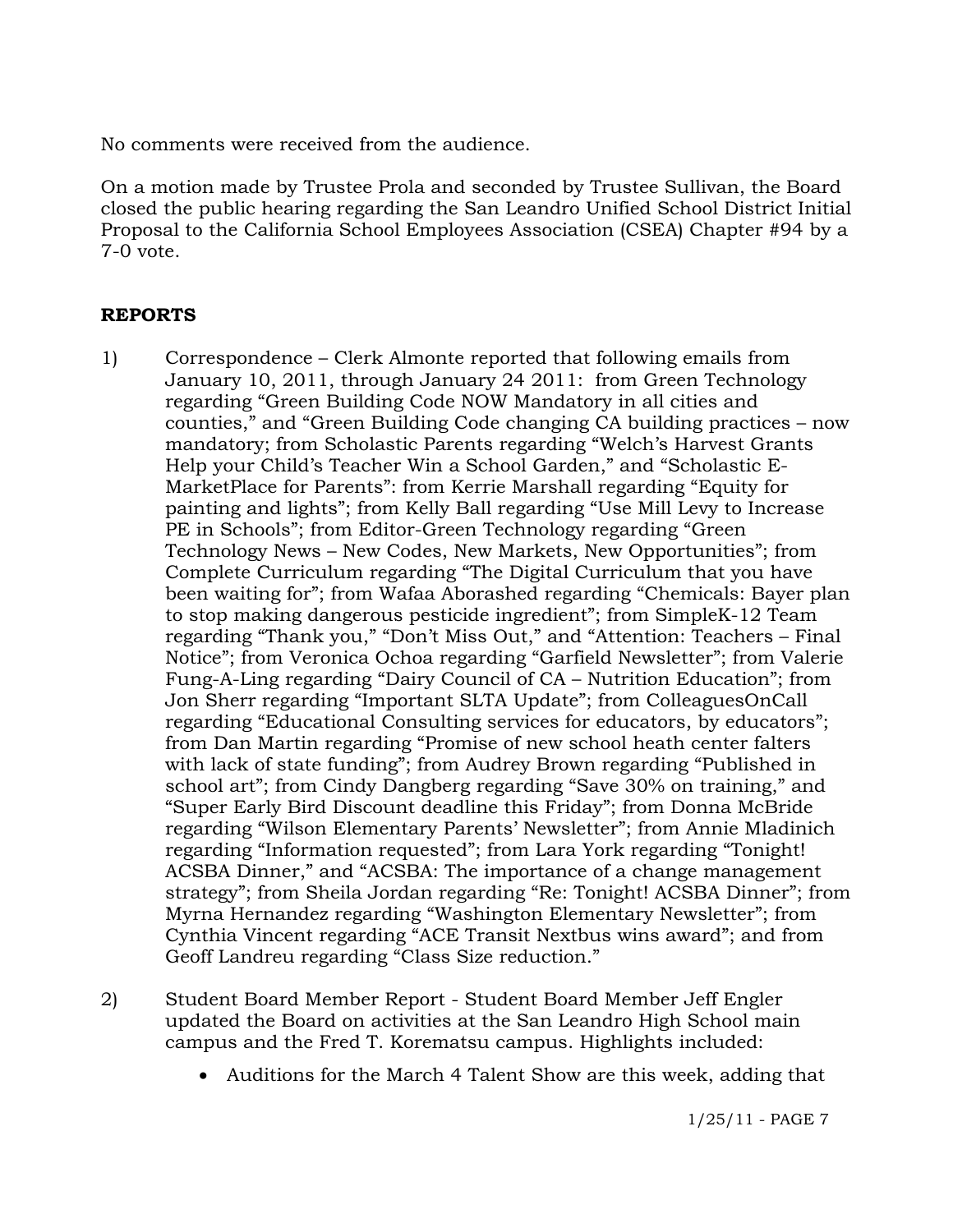he was pleased on the number of freshmen who were auditioning.

- There will be a meeting tomorrow, January 26, for potential participants in the "Every 15 Minutes Program," which reminds everyone of the dangers associated with driving while drinking and texting.
- Mr. Engler expressed his appreciation to the staff and the parents for their dedication shown tonight towards the educational future of the students of San Leandro Unified.
- 3) Union Representative Reports
	- Carol Delton, on behalf of the San Leandro Teachers' Association (SLTA), directed her comments on the "SLTA Budget Analysis January 25, 2011, Use the Real Number to Maintain Program for Our Students in 2011-12", which was distributed, adding that the Board could expect a written version of her remarks tonight. Ms. Delton raised some questions and points about various pots of money the District has and urged the Board to find the dollars now, instead of after the fact, and maintain services to students at the 2010-11 levels.
- 4) Superintendent Report Superintendent Cathey reported that on Thursday, January 20, Assistant Superintendent of Business Operation Song Chin-Bendib and she were honored by the California Council for Adult Education (CCAE) as "Friends of Adult School Education." Each of them received a wonderful plaque, flowers and a special certificate from Mary Hayashi's Office.

She also reported that the Adult Education Program will be having an audit on Thursday and Friday of this week, and that all tenth graders will be taking the California High School Exit Exam (CAHSEE) next week.

The first Fred Korematsu Day of Civil Liberties and the Constitution Day is on January 30, 2011, at UC Berkeley's Wheeler Auditorium. The program includes keynote speaker Reverend Jesse Jackson. She acknowledged two District teachers, Karla Ball and Heather Dimaggio for their contributions to the curriculum that is being taught in the schools. Also, the winner of the 9th grade speech contest, Andre Alexander, has been invited to share his speech.

- 5) Board Committee Reports
	- Communication Trustee Katz-Lacabe reported that the committee met on January 21 and received a budget update and discussed Measure M, the letter to the Times and the District website.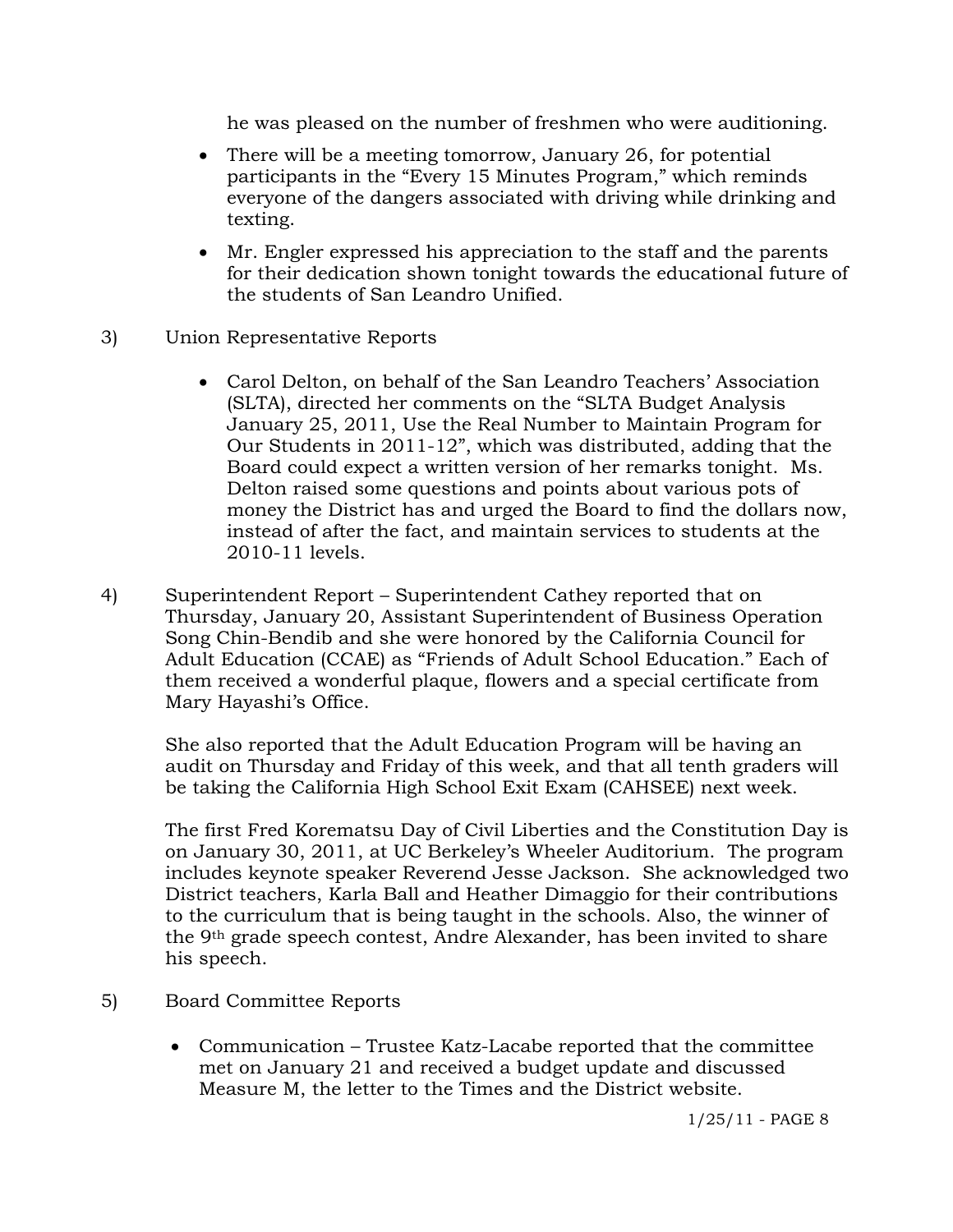- Facilities/Technology Trustee Prola reported that the committee met on January 19 and reviewed the contract with Harris & Associates for Measure M Program Management Services, and reviewed the Citizens Oversight Committee (COC) Bylaws and proposed changes to allow that committee to oversee Measure M as well as Measure B which were being brought to the Board for consideration tonight. The committee continued the review of portable use and placement proposal(s), and received an update on Measure M and continued the discussion on Measure M staffing.
- Finance Trustee Mack-Rose reported that the committee met on January 19 and reviewed the information received from the January 14, 2011, School Service of California workshop, including highlights of the new Governor's proposed budget and the impact to San Leandro Unified School District, and other relevant fiscal information. She asked the members of the committee to stay after the meeting for a short time to discuss the next meeting date.

## **CONSENT ITEMS**

## General Services

1.1-C Approval of Board Minutes – January 11, 2011

## Human Resources

- 2.1-C Acceptance of Personnel Report
- 2.2-C Revised Job Description and Increase of the Communications Outreach Specialist Position by .2 FTE

## Educational Services

- 3.1-C Non-Public School Contracts/Agencies
- 3.2-C Proposed Stipulated Expulsion Order for student E13-10/11
- 3.3-C Contract between San Leandro Unified School District and California Poets in the Schools (Muir Poetry Residency Program) at John Muir Middle School
- 3.4-C Contract between San Leandro Unified School District and Girls Incorporated of Alameda county for Primary Intervention and Second Step Programs at All Elementary Schools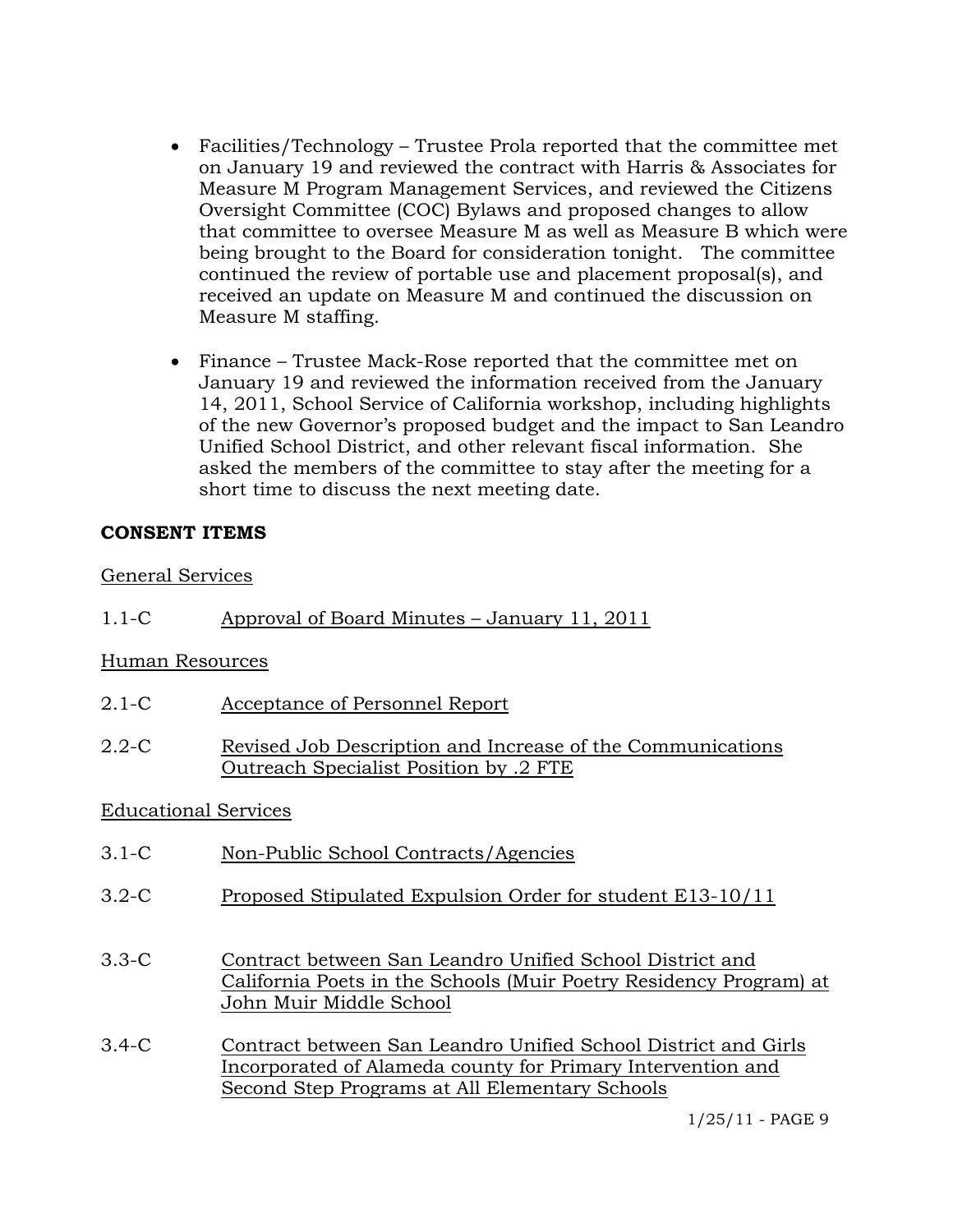# Business Operations

- 4.1-C Ratification of Payroll for November 2010 and December 2010
- 4.2-C Approval of Bill Warrants
- 4.3-C Short-Term Contract with Vicki Henry to Work in the Business Services Department

Facilities and Construction

5.1-C Program Management Contract with Harris & Associates, Inc. for the Measure M Bond Program

On a motion made by Trustee Almonte and seconded by Trustee Sullivan, the Board approved the consent items by a 7-0 vote.

## Facilities and Construction

5.1-CF Approve Amended Citizen's Oversight Committee (COC) Bylaws and Possibly Release Three COC Members from Serving Due to Two or More Consecutive Meeting Absences

> The Board discussed and considered approving the amended Citizens' Oversight Committee (COC) Bylaws and possible release of three COC members from service due to two or more consecutive meeting absences.

Superintendent Cathey explained that with the passage of Measure M, the Board is obligated to establish an oversight committee to satisfy the accountability requirements of Proposition 39 with respect to the Measure M Bond funds. According to the District's Bond Counsel, it is permissible to amend current bylaws so that the existing Measure B COC can oversee both Bond measures. The amended bylaws were reviewed by the Measure B COC, as well as by the Board Facilities and Technology Committee.

In addition, language has been added to allow the Board to remove members who have missed 2 or more consecutive meetings without cause. Superintendent Cathey noted that until now there has not been a provision regarding expected attendance, and as a result of poor attendance, the COC had not been able to establish a quorum on occasion.

On a motion made by Trustee Prola and seconded by Trustee Carey,

1/25/11 - PAGE 10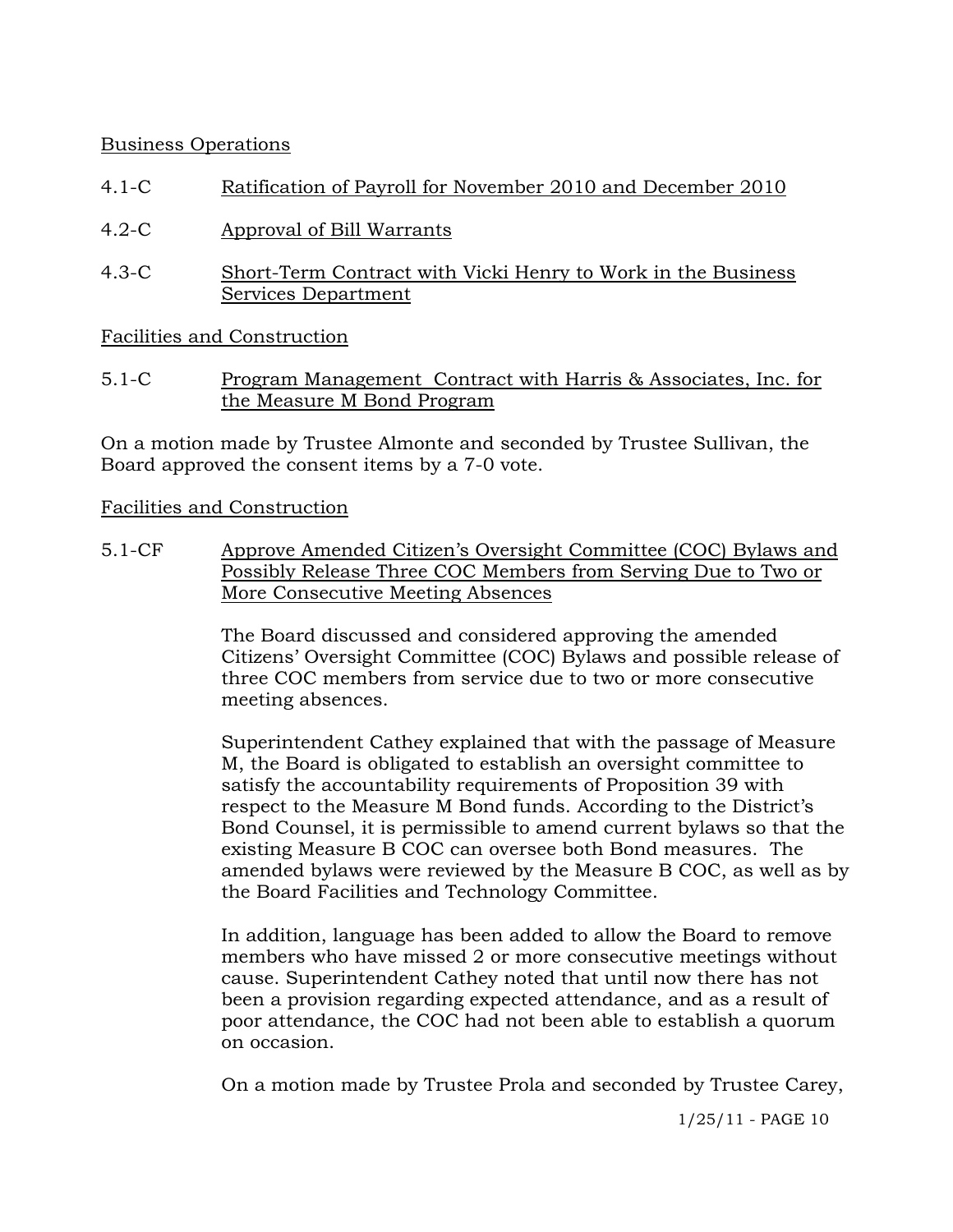the Board approved the amended Citizens' Oversight Committee (COC) Bylaws and possible release three COC members from service due to two or more consecutive meeting absences by a 7-0 vote.

# **INFORMATION ITEMS**

#### Educational Services

3.1-I Williams Uniform Complaint Procedures (Including Valenzuela Settlement Requirements) Quarterly Report: October-December 2010

## Business Operations

4.1-I Miscellaneous Receipts

Miscellaneous receipts for November 2010 in the amount of \$11,004,153.87 and December 2010 in the amount of \$20,188,560.41 have been deposited in the Treasure of Alameda County.

## **ADDITIONAL SUGGESTIONS AND COMMENTS FROM BOARD MEMBERS**

- Trustee Almonte attended the Alameda County School Boards Association (ACSBA) Annual Dinner on Thursday, January 20. It was a great event where guest speaker Ed Porter presented, "The Importance of a Change Management Strategy in Closing the Achievement Gap Despite Shrinking Resources."
- He asked for an update on the status of the Wilson Elementary School marquee, and traffic study report from the City on the street crossing located at Wayne and Williams Streets near Wilson Elementary School. The Superintendent will provide an update in the *Confidentially Speaking.*

He asked for, but did not receive consensus to have the Board adopt a resolution in support of a non-discrimination policy to ensure a healthier learning environment for all students, including lesbian, gay, bisexual, transgender and questioning students. Staff explained that the District currently has a policy that was revised in August 24, 2004, and a resolution that was adopted on May 29, 1998, is on file. Superintendent Cathey stated that she will provide the Board with copies of the policy and the resolution.

 Trustee Prola commented that she also attended the Alameda County School Boards Association (ACSBA) Annual Dinner.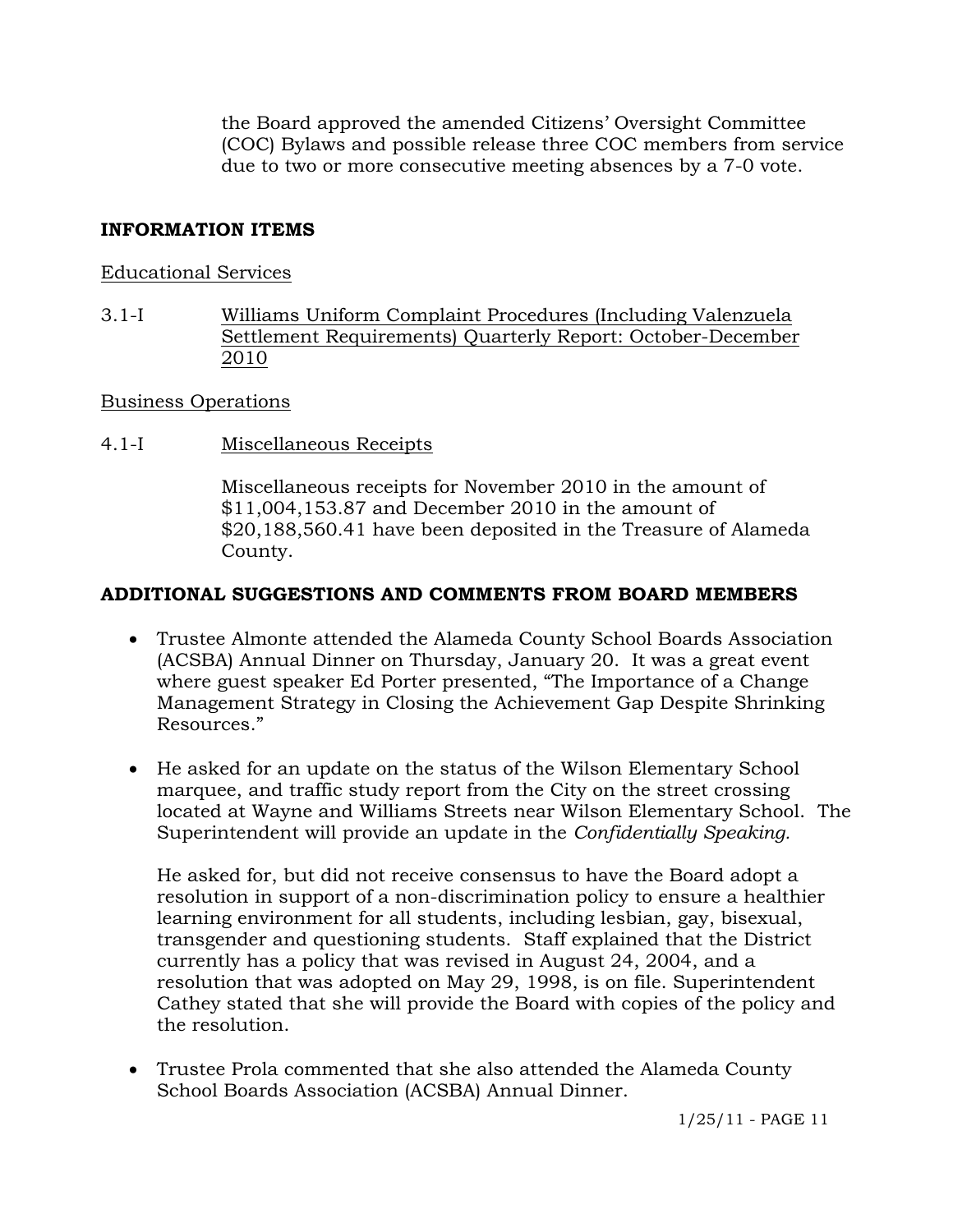She attended the San Leandro Sports Foundation (SLSF) meeting on January 19, 2011. The members are very enthusiastic and when asked about the COC and design team, she referred them to our District website for updates.

The SLSF will be holding a Fitness Fair on May 1, 2011. Proceeds from this event will raise money for school sports programs. The event will be held at Marina Park.

She offered kudos to Lincoln High School Principal Alex Harp on their high school exit exam results, reporting that 68% (up from 57% last year) of the students passed in Math and 77% (up from 69% last year)of the students passed in English/Language Arts.

 Trustee Prola asked about the agreement with the Police Department addressing attendance and truancy that was developed when she first came on the Board. Trustee Katz-Lacabe confirmed that the Ordinance passed by the City in 2007, related to daytime curfew which addresses attendance and truancy and was still in affect.

Trustee Prola ask for and received consensus to have the Board receive a report on the Average Daily Attendance (ADA) rates including excused and unexcused absences.

- Trustee Carey attended the School Services Conference in Sacramento. He thanked Assistant Superintendent Song Chin-Bendib for all of her work on the budget, adding that as a member of the Finance Committee he will have a lot of questions.
- Trustee James concurred with the comments made with regards to moving ahead with Measure M as quickly as possible.
- Trustee Sullivan announced that she will be receiving the "Educational Service Award" at the Southern Alameda County Alliance of African American Education (SACAAE) breakfast on January 29. Superintendent Cathey and Student Support Services Director Sheila Lawrence will also be attending this event.
- Trustee Mack-Rose attended "A Celebration of Business" at the San Leandro Chamber of Commerce on January 20 where Superintendent Cathey was begin installed on the Board of Directors. While Cindy was unable to attend because of illness, San Leandro Unified Cabinet members, Senior Director II John Thompson, Interim Assistant Superintendent Debbie Wong, and Assistant Superintendent Song Chin-Bendib were present to show their support.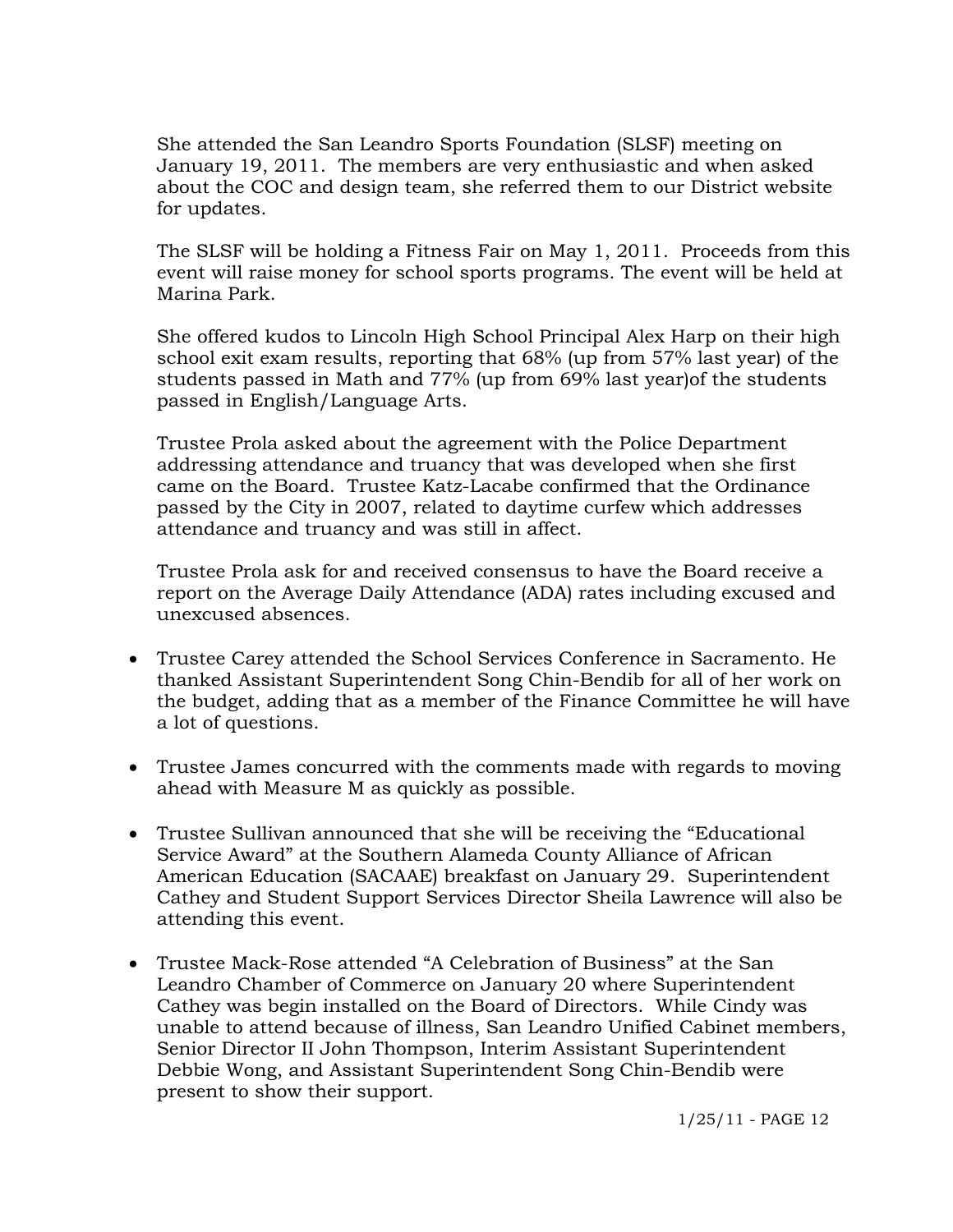Trustee Mack-Rose asked for and received consensus to have the Finance Committee respond to the requests made by SLTA and the community tonight with regards to what the actual District funds are, revisit cuts that were made in June 2010, and consider settling for a Qualified certification, rather than a Positive certification and return with a recommendation at the February 8 Board meeting.

#### **ANNOUNCEMENT**

#### **Future Board of Education Meetings**

**Special Board Meeting – February 1, 2011, (Closed Session only), 6 p.m.**  Regular Board Meeting – February 8, 2011  **Special Board Meeting - February 15, 2011**  Regular Meeting – March 1, 2011  **Tentative Work Session – March 8, 2011**  Regular Meeting – March 15, 2011 Regular Meeting – April 5, 2011 Regular Meeting – April 19, 2011 Regular Meeting – May 3, 2011  **Tentative Work Session – May 10, 2011**  Regular Meeting – May 17, 2011 Regular Meeting – June 7, 2011 Regular Meeting – June 21, 2011 Special Meeting – June 28, 2011 – Adoption Budget